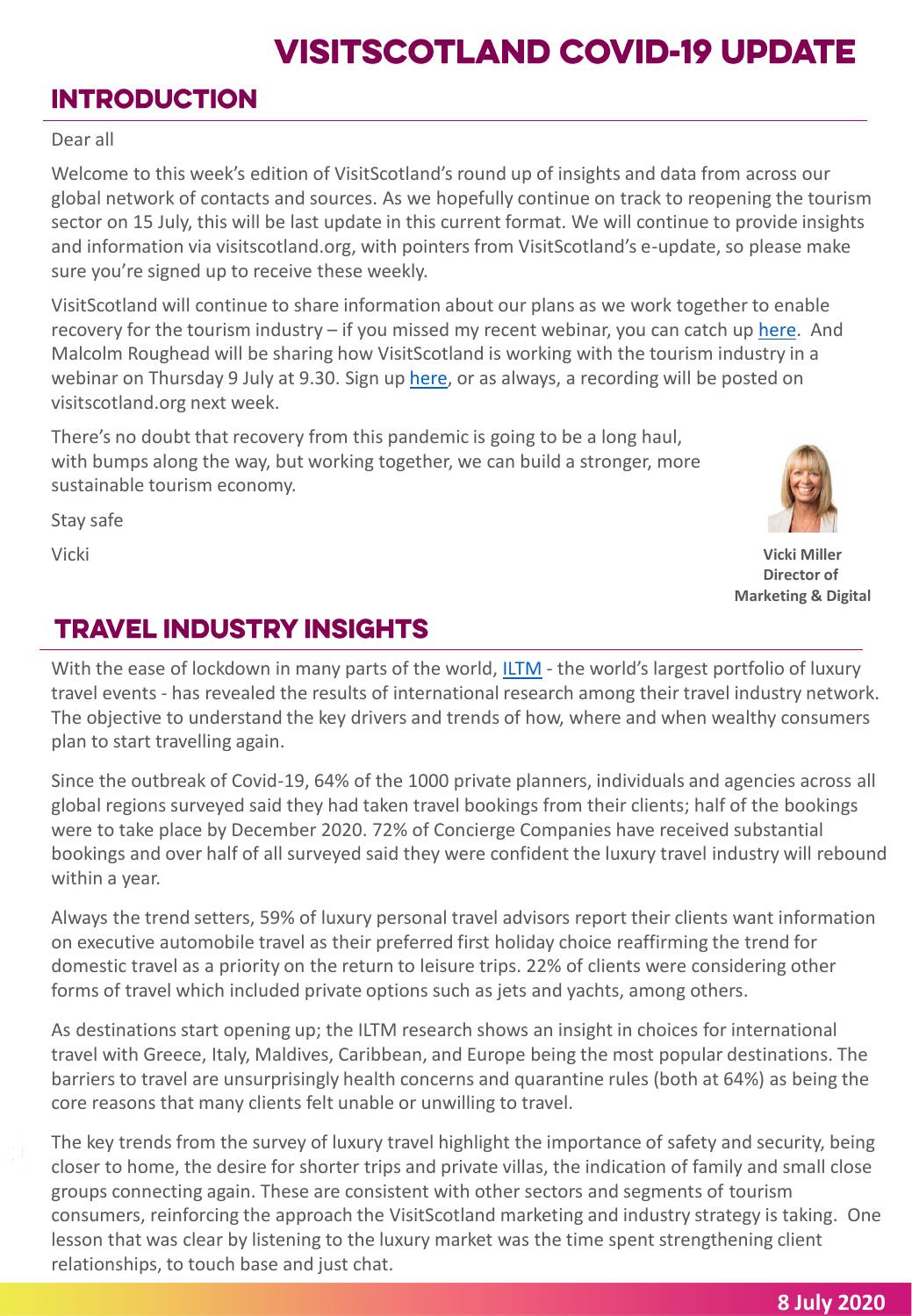#### **CONSUMER BEHAVIOUR HORIZON SCANNING**

Please see below for a summary of the U.K. Covid-19 Consumer Tracker Report for week 6, based on fieldwork from 22-26 June. Full results can be seen here: <https://www.visitscotland.org/research-insights/trends/uk-holiday-intentions>

Given last week's announcement over the loosening of lockdown in England (but not in Scotland or Wales) the perceptions of when 'things will return to normal' shift ever further into the future, with just 39% expecting 'normality' by the end of the year. However, we are seeing confidence in the ability to take a domestic trip begin to climb and the proportion of those claiming they will go on a UK short break or holiday rising significantly to 24% (versus 20% last week)

Other points of note:

- The national mood edges up by +0.1 to 6.7/10, lifted by slightly more describing their mood within the 9-10 range (19% versus 15% last week).
- However, fewer people compared to last week believe the 'worst has passed' (27% ) regarding Covid-19 while more consider the 'worst is yet to come' (35%) which are -3% and +2% respectively versus week 5.
- There continues to be little expectation things will be returning to normal anytime soon, with slightly fewer expecting 'normality' by September (17% versus 18% last week). Extending the period to December also exhibits a decline in expectations of 'normality' (39% compared to 41% in week 5).
- The 'Appetite for Risk' score continues to inch up, currently standing at 2.38/4. Levels of comfort are clearly related with proximity to people, with travelling on public transport remaining the activity people are least comfortable doing in the current circumstances.
- Confidence in the ability to take a domestic short break or holiday is beginning to exhibit some improvement compared to last week, at 14% for July (+2%), 29% in August (+4%) and 43% by September (+3%).
- The main reasons cited among those lacking confidence have tended to be led by structural limitations such as having 'fewer opportunities to eat or drink out' or 'restrictions on travel imposed by government' (45%). These remain key, but have been overtaken this week by 'concerns about catching COVID-19'.
- When asked to compare to last year, 39% of U.K. adults expect to be taking fewer domestic short-breaks and holidays respectively. These proportions remain stable week-on-week.
- The proportion expecting to go on a domestic short break or holiday by this September increased by a significant margin this week, to 24% (versus 20% in week 5).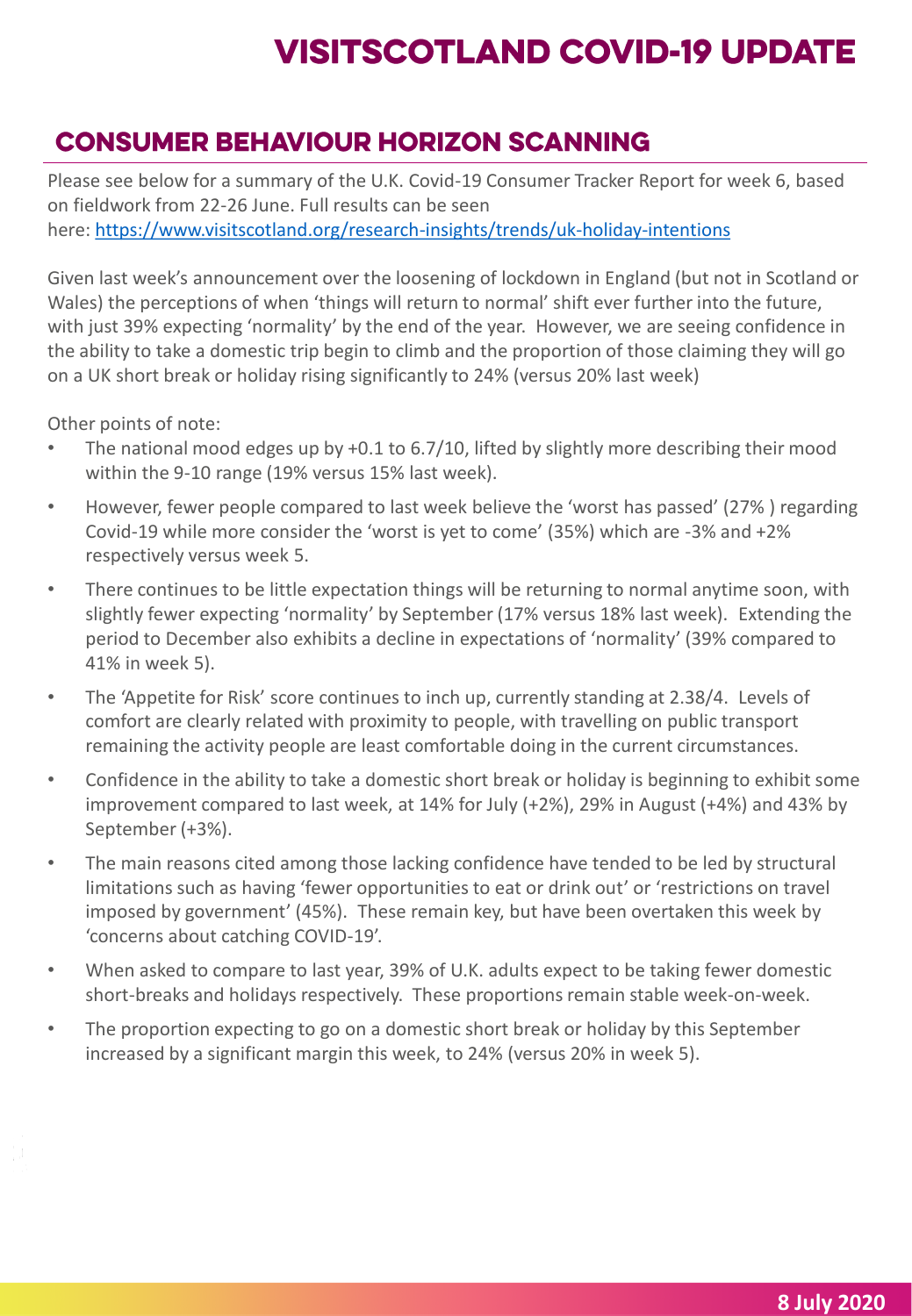#### **CONSUMER BEHAVIOUR HORIZON SCANNING**

- In terms of region/nation likely to be visited between now and September, the South West continues to dominate with 20% of those intending to go on a domestic trip during this period citing this as their destination. followed by Scotland at 13%. The South West and Scotland also lead for visits planned to be taken from October onwards.
- For the summer period, countryside/village and traditional coastal/seaside town destinations continue to lead with 34% and 33% shares respectively. Cities again receive a greater proportion of trips scheduled from October onwards, but continues to be ranked third.
- For the June-September period, there remains a broadly even split between the leading four accommodation types, although from October, hotels/motels/inns and commercial rentals (such as holiday apartments or cottages) are exhibiting a stronger preference.
- Of the reassurances people are seeking in order to feel comfortable staying in a hotel, measures to encourage social distancing narrowly leads over measures to reduce contamination (e.g. hand sanitisers and enhanced cleaning regimes). Offering free cancellations also remains important, being the second most cited reason.
- As restrictions lift, outdoor areas and activities (e.g. beaches, trails, theme parks) look set to attract higher than usual levels of visitors than normal, while predominantly indoor activities/venues (e.g. restaurants, spas, museums, galleries) are likely to face a lengthier period of subdued demand.

Specific analysis on 'Scotland intenders' will also be available on the website later this week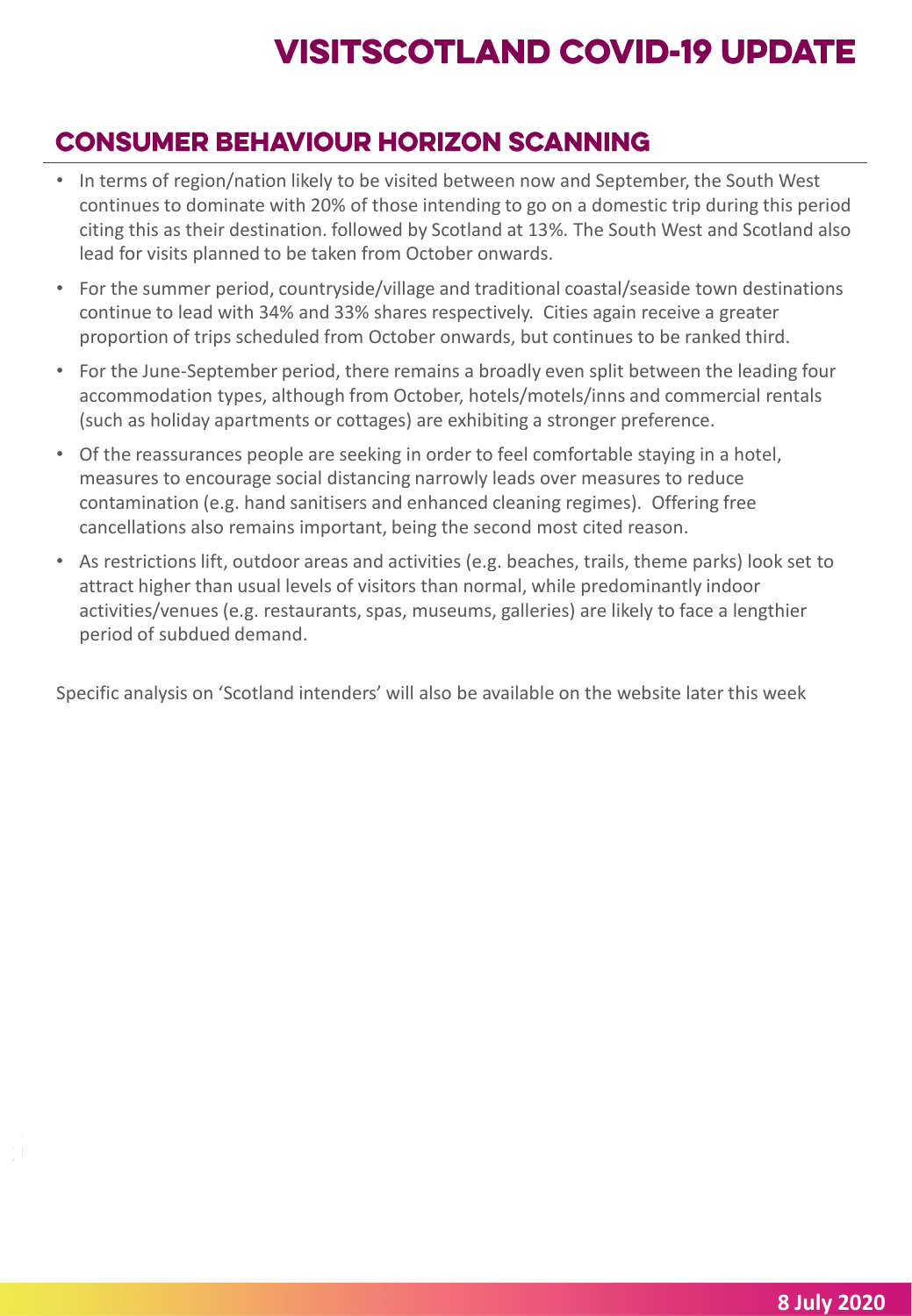## **MARKET INSIGHTS**

#### **UK**

- The 'R' rate in the UK is reported to be between 0.7 and 0.9 and in Scotland, reported to be between 0.6 and 0.8, consistent with the previous week. Covid-19 alert for the UK is level 3.
- The UK Government (England) moved into phase 3 of easing lockdown from 4 July with hospitality businesses like restaurants, pubs and accommodation re-opening.
- Reminder, a 'one metre plus' rule for physical distancing was introduced in England from 4 July and face coverings remain mandatory on public transport.
- Reminder, Scotland, Wales and Northern Ireland administrations have outlined their own phased plans to easing lockdown.
- Scotland is in phase 2 of recovery with restrictions easing in stages. On 3 July, the 5-mile travel distance restriction was relaxed, self-catering accommodation without shared facilities could begin to reopen and children 11 and under no longer need to physically distance. From 6 July, **outdoor** hospitality can reopen with physical distancing. Indicative dates for phase 3 include; 10 July, households can meet indoors with up to a maximum of two other households, 13 July, indoor shopping centres can re-open and 15 July, all tourism businesses can resume operations. All with physical distancing in place.
- Reminder, the Scottish Government has published [guidance](https://www.gov.scot/publications/coronavirus-covid-19-tourism-and-hospitality-sector-guidance/) for tourism businesses, outlining steps to reopening safely and a UK-wide industry standard and consumer mark 'Good to Go' has been developed to provide confidence for visitors, communities and tourism businesses.
- The Scottish Government will retain 2 metres as the default physical distancing requirement for Phase 3 but introduce exceptions to this requirement if practicable mitigating measures can be implemented. Sectors considered appropriate for exceptions, pending agreed mitigations are; public transport, hospitality and retail.
- Face coverings are mandatory on public transport in Scotland and will be mandatory in shops form 10 July.
- Reminder, NHS Test and Trace service has been implemented in the UK allowing anyone who develops Covid-19 symptoms to be tested and contact tracing to be carried out.
- On 4 July the FCO updated its global advisory against 'all but essential' travel exempting destinations that no longer pose an unacceptably high risk for British travellers. Full list [here](https://www.gov.uk/guidance/coronavirus-covid-19-countries-and-territories-exempt-from-advice-against-all-but-essential-international-travel).
- Current Coronavirus regulations mean that you must self-isolate for 14 days if you return to the UK from a country outside the common travel area. The UK Government (England) has now introduced travel corridor exemptions. From 10 July you will not have to self-isolate when you arrive in England, if you are travelling or returning from one of the **countries with travel corridor** exemption and have not stopped in a country not on the list.
- OTA insight is showing increased domestic searches for Scotland for the coming months.
- UK airline routes (Loganair, Ryanair, BA and easyJet) continue to recommence.
- Increased hygiene measures are being implemented across transport operators (air, rail and ferry) including limited capacities, enhanced cleaning and mandatory face coverings.
- The Coach Tourism Association continues to liaise with UK wholesalers and coach operators with advice and support.
- UK travel media is focused on domestic travel and interested in Scottish businesses plans for reopening.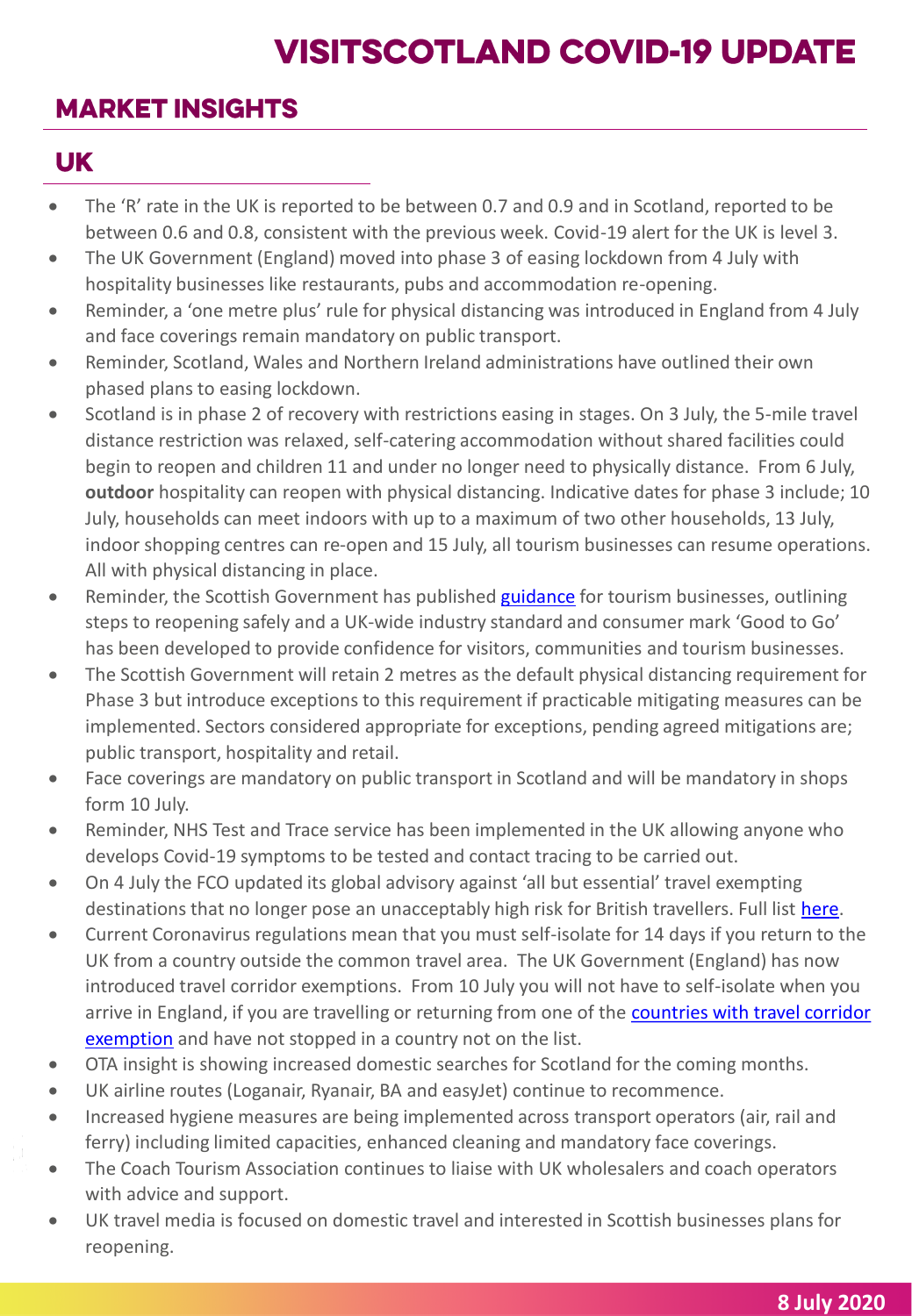## **UK**

# **VISITSCOTLAND COVID-19 UPDATE**

#### **Social Listening UK - Global English (predominantly UK)**

*VisitScotland is monitoring social media conversations using Brandwatch social listening tool. This gives us an understanding of discussion points, sentiment towards holidaying and view of holiday intentions. This tool does not monitor all social media conversations therefore insight should be understood as a guide or indication of main topics and trends on a subject.*

- From 29 June 5 July, we identified around **6.5K** relevant conversations about Holiday intentions from the UK. The main conversations were about **no quarantine period with airbridge countries**; **local lockdowns and the potential holiday booking implications**; whether it is risky to book a holiday this year and booking holidays in the UK instead of going abroad.
- Most of the conversations take place on Twitter (82%) where users write about their opinions and feelings about the current lockdown easing measures and express their desire to book a holiday for late 2020 or 2021 or go on a staycation in the UK.
- The trending hashtags are: **#staycation, #roadtrip and #staysafe**.
- 13% of chatter is on forums. Users turn to forums to ask questions and look for advice about refunds, whether to book a holiday with airbridge countries or whether to cancel holidays for later in the year.
- Online **sentimen**t about holiday intention **in the UK is neutral (41%).** Positive conversations (31%) are driven by users excited about **booking staycations in the UK** and summer holidays abroad going ahead; whilst negative chatter (28%) is driven by users **feeling it is too soon to open up to tourism**, expressing their disappointment over cancelled holidays and poor customer service from airlines and travel agencies.
- A zoom-in into online conversations about travelling to or holiday plans in Scotland showed people are talking about **booking a self-catering holiday in Scotland.** There is also concern about too many tourists coming to Scotland.

#### **IRELAND**

- Reminder, the Irish Government accelerated their roadmap to recovery plans from 5 phases to 4.
- Reminder, Ireland entered phase 3 of easing lockdown restrictions on 29 June. Cafés, restaurants, pubs and hotel bars can reopen with guidelines (e.g. must serve food), as well as hotels, hostels, caravan parks and holiday parks. The stay local message has been eased and residents can now travel anywhere in Ireland (including tourist travel to offshore islands). Museums, galleries, theatres and other cultural outlets can also open, subject to mass gatherings permitted up to 50 people indoors and 200 people outdoors.
- Messaging is now to 'Stay Safe' and people are urged to use judgement and take personal responsibility. 2m physical distance is still in place and it is now mandatory to wear a face covering on public transport.
- Phase 4, the final phase is planned for 20 July. Pubs, bars and hotel bars can re-open fully (no requirement for food service). If the presence of the virus remains low, mass gatherings will rise to 100 people indoors and 500 people outdoors.
- Reminder, the Irish Government advise against all non-essential travel overseas and a 14-day quarantine period is mandatory for all passengers arriving at Irish ports and airports (until 9 July).
- Ryanair's Dublin to Edinburgh/Glasgow routes resumed last week and Aer Lingus regional domestic routes are recommencing in July/August. Increased hygiene measures including mandatory face coverings, deep clean of aircrafts and contactless processes have been implemented.
- Travel media is focused on domestic trips/ holidays.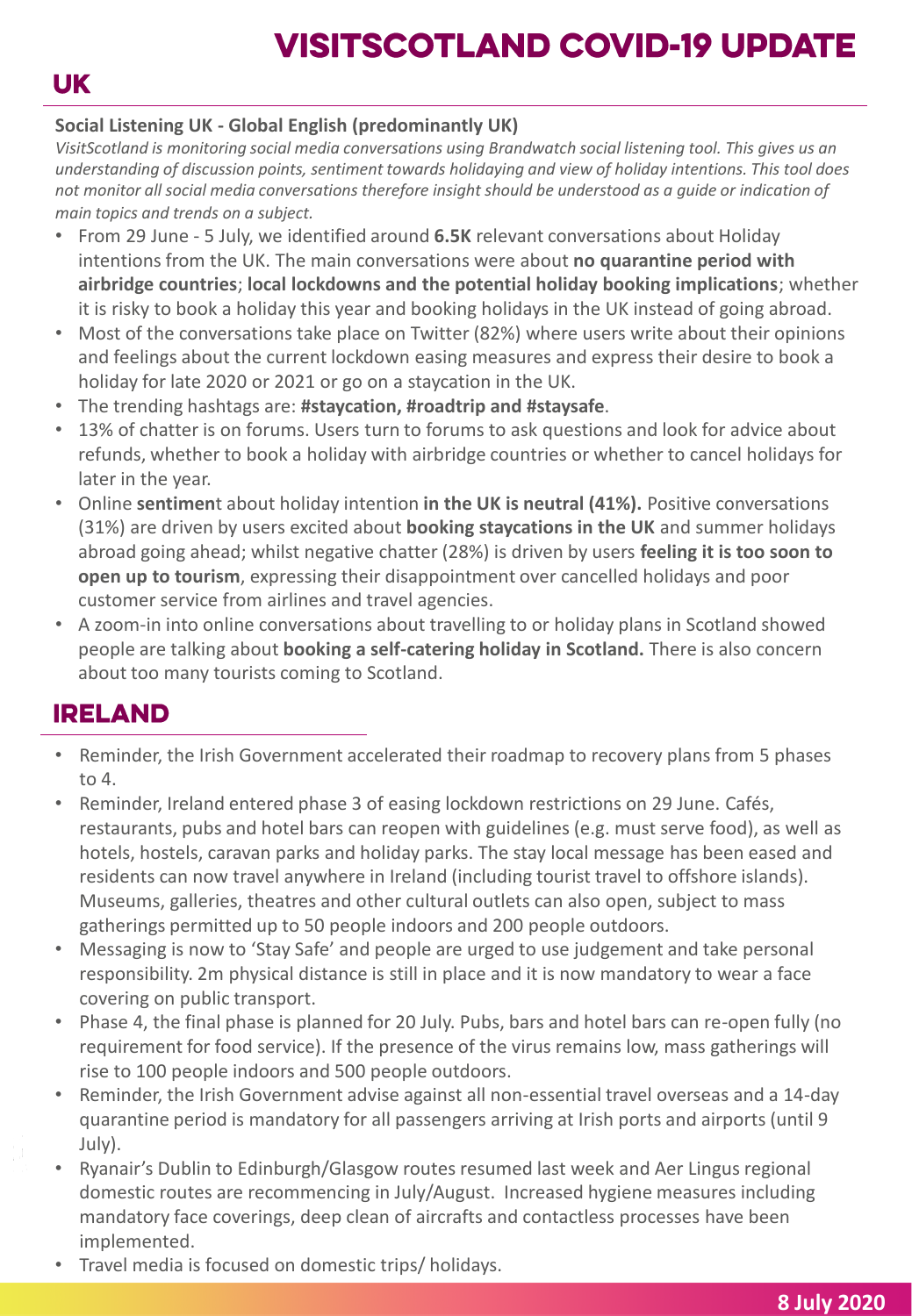## **MARKET INSIGHTS**

## **GERMANY**

- Germany's R rate was reported at 0.97 on July 6.
- Lockdown restrictions to contain the local outbreak of new infections in North Rhine Westphalia have been lifted as the area is no longer classed as high risk.
- Regulations around physical distancing and events still vary between the different states. Contact restrictions in Saxony-Anhalt expired on July 2, and have since been replaced by recommendations. Private parties with up to 50 people as well as outdoor events and markets are now permitted up to 1,000 people.
- Serviced apartments in Germany are using a #Stay-Safe-Heart to show that they are complying with hygiene and safety standards. As opposed to the traditional hotel industry, the segment generated an average occupancy rate of around 40% in April and May. As early as June 2020, they returned to a level of 70 to 80%.
- At Frankfurt airport, departing and arriving passengers can visit a Covid-19 "Walk-in Test Centre" located near the terminal building and the main train station. The current capacity is around 300 tests per hour. This is probably going to be in place until the end of July 2021.
- From August onwards, airline carrier Lufthansa will be resuming flight operations from Frankfurt and Munich into Edinburgh.

#### **Social listening – Germany**

*VisitScotland is monitoring social media conversations using Brandwatch social listening tool. This gives us an understanding of discussion points, sentiment towards holidaying and view of holiday intentions. This tool does not monitor all social media conversations therefore insight should be understood as a guide or indication of main topics and trends on a subject.*

- Between 29 June and 5 July, we identified **934 relevant conversations** about holiday intentions from Germany. Chatter on the subject **increased by 0.2%** compared to the previous week.
- The main conversations were about people sharing their frustrations over cancelled trips/rebooking's/refunds, people looking for domestic and international holiday inspiration and sharing their travel plans for the summer and seeking advice for upcoming trips abroad.
- Online sentiment is neutral (34% of total chat) to negative (39% of total chat) as the conversation is dominated by users' concerns over future holidays and frustrations over cancelled trips and refunds.
- The trending hashtags are: #urlaub, #urlaubindeutschland, #supportyourlocals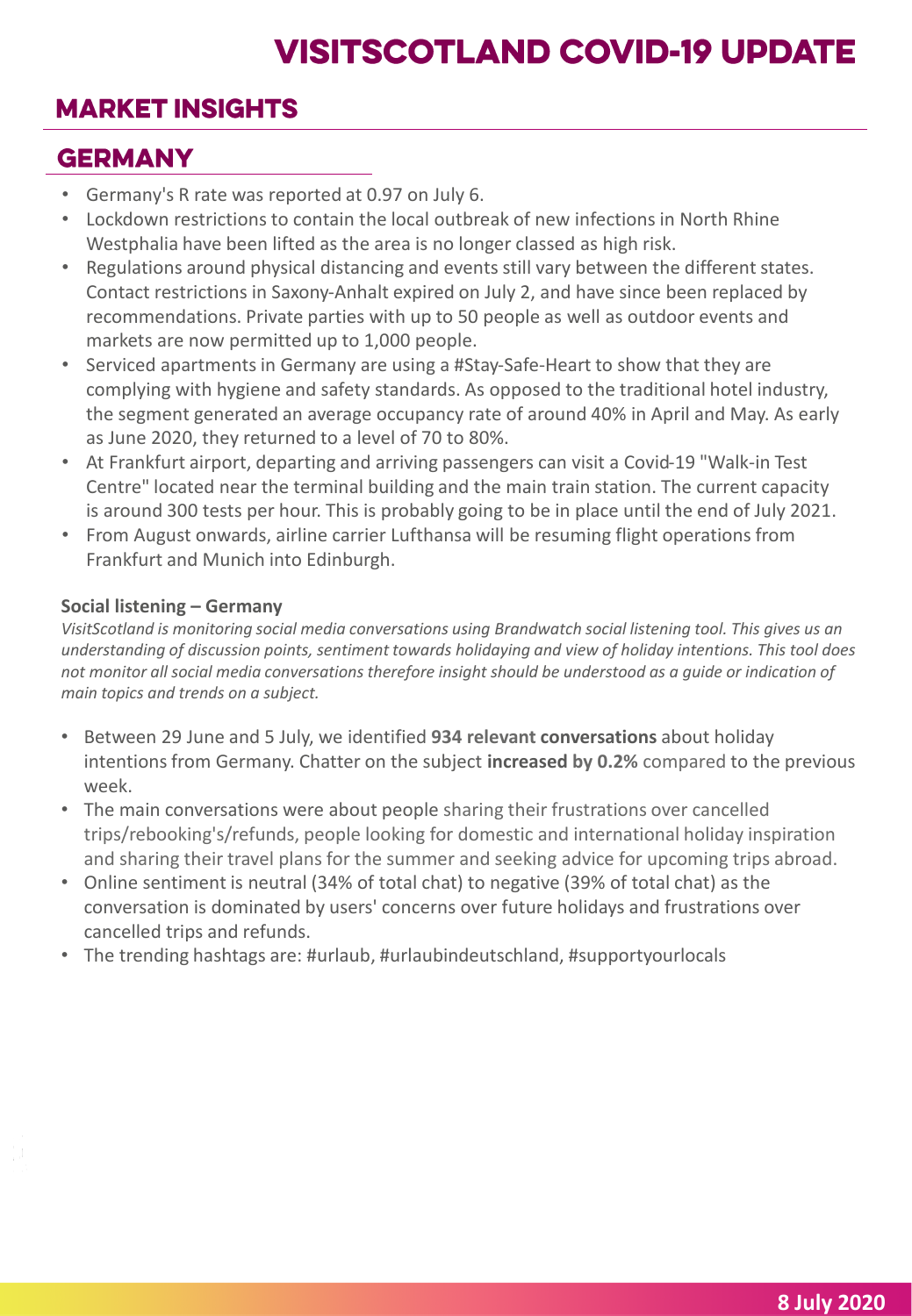## **MARKET INSIGHTS**

## **FRANCE**

- French authorities detected a small cluster of new infections in a school in Lyon: around 450 people (pupils and staff) were asked to get tested and self-isolate until July 13.
- Brittany Ferries resumed its sailings between France and England on June 29. New sanitary and safety measures are in place: masks are mandatory within the Port Terminal and on board at all times. Only cabins are available to limit contact between passengers. The ferries will operate with limited capacity (50% on most ferries – this measure will be in place until at least mid-July). Disembarkment will be staggered to avoid overcrowding in stairs, lifts and garages. Brittany Ferries forecasts a loss of turnover between March and the end of October of between €200 and €250 million. A video explaining the new measures on board is available [here.](https://www.youtube.com/watch?v=15YZeOKUHHk)
- The Louvre re-opened on July 6 after a 16-week closure, but with nearly a third of its galleries still shut. The museum and art gallery has lost more than  $\epsilon$ 40 million in ticket sales during almost four months of lockdown. Most of the museum's most popular drawings, like the "Mona Lisa", and its vast antiquities collection, will be fully accessible to visitors. Other galleries, where physical distancing is more difficult, will remain closed. All visitors will be required to book a time slot. Both staff members and visitors over the age of 11 will be required to wear a mask in the museum.. Independent tour guides are allowed to bring groups of up to 25 people. However, in order to respect physical distancing measures, they will be required to use headsets and a microphone.
- Following last week's announcement on quarantine easing in England, French travel trade contacts are increasingly enquiring about the situation in Scotland and when it will be safe for their clients to travel again. There are also increasing requests for 2021 historic and cultural events as well as responsible travel itineraries.

#### **Social listening – France**

*VisitScotland is monitoring social media conversations using Brandwatch social listening tool. This gives us an understanding of discussion points, sentiment towards holidaying and view of holiday intentions. This tool does not monitor all social media conversations therefore insight should be understood as a guide or indication of main topics and trends on a subject.*

- Between 29 and 5 July, there were over **2,000 relevant conversations** about holiday intentions in France. Conversations on the subject increased by 7% compared to the previous week.
- The main conversations were people talking about finally being able to plan holidays, beautiful scenery and the best holidays in their life.
- Online sentiment remains positive on a weekly basis. **Positive sentiment (62%) has increased by 15% compared to the previous period**, likely to be driven by the start of the summer holidays in France. Conversations are about the excitement of finally being able to plan holidays. Negative sentiment (25%) seems to have moved from cancellation frustrations, to the fact that holidays in France have replaced holidays abroad, which are described as not as exciting.
- The mentions about Scotland are from people **reminiscing about past holidays** or sharing their travel experience for inspirational purpose.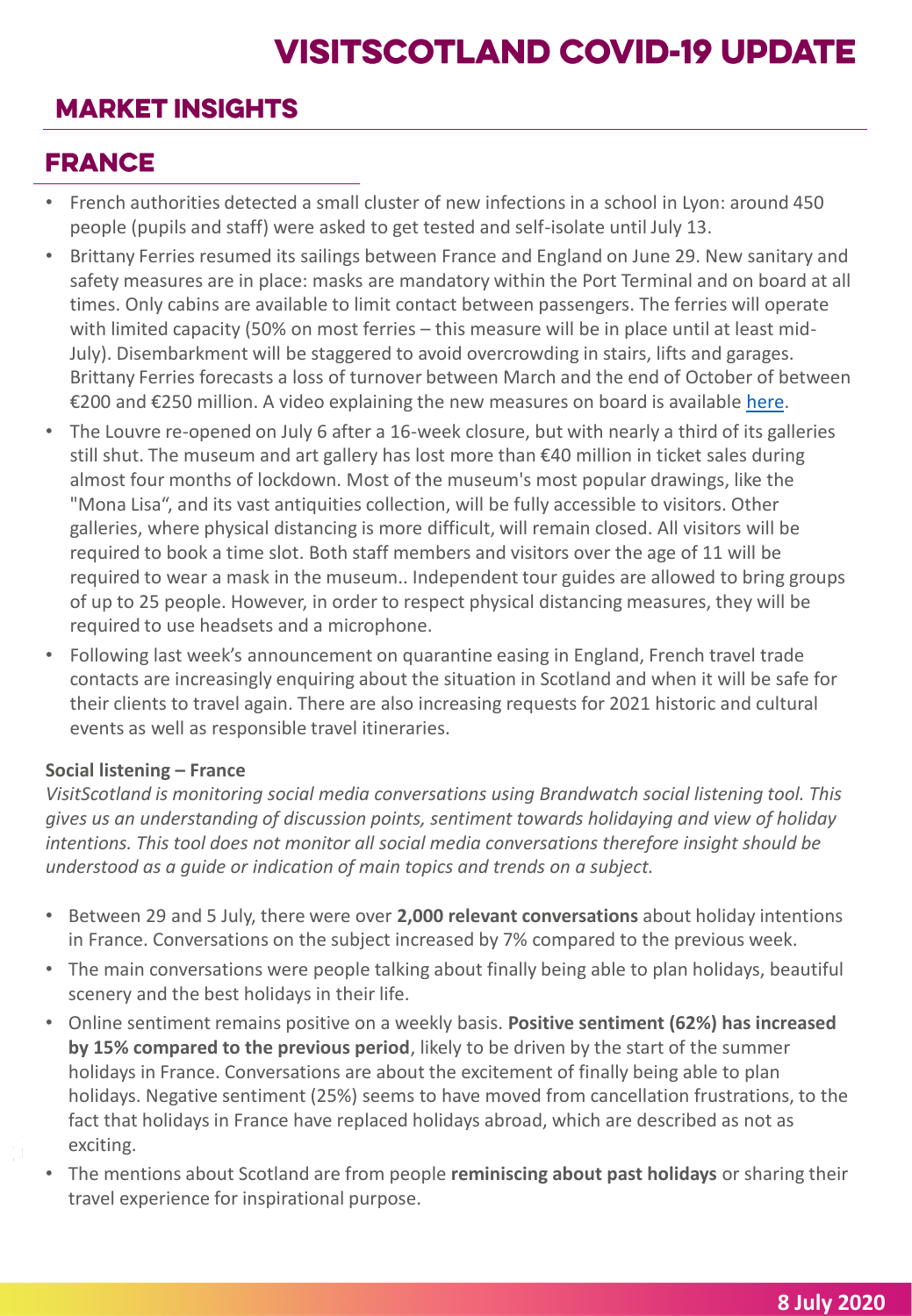# **SPAIN & ITALY (& PORTUGAL)**

#### **SPAIN**

- Spanish authorities re-imposed mobility restrictions in the areas of A Mariña, in Galicia, and Segrià, in Catalonia, following local Covid-19 outbreaks. The restrictions largely involve travel bans into and out of the affected areas (travel for essential purposes only), compulsory wearing of face coverings in outdoor spaces within the areas and limitations to maximum group sizes and capacities in bars and restaurants. The lockdown does not affect businesses, which can continue to operate, and people are allowed to leave their homes. The county of Segrià, home to a sizable number of abattoirs and agricultural firms, experienced a much higher increase in Covid-19 cases compared to the rest of Catalonia over the past week. Figures released by the Catalan health department on Monday revealed that the number of new infections discovered in Segrià doubled in one week, increasing from initially 266 up to 524 in the last seven days. Re-imposed lockdown restrictions will affect over 200,00 people.
- Booking.com launched a campaign to incentivize customers in Spain, who had to cancel a reservation within the country due to Covid-19 travel restrictions. To encourage customers to book the same accommodation again, Booking.com is offering a 15% discount (up to a maximum of €100), valid for reservations made until December 31, 2020 with a departure date prior to April 30, 2021. To provide further support to its partners, Booking.com is waiving the commission for reservations made as part of this campaign.

#### **ITALY**

- Owners of Italian tour operators Quattro Passi and Mister Holiday Vicenza Centro are going ahead with their plans of opening a travel agency in Scotland. The new company will ease payments in GBP to Scottish suppliers and will ensure business continuity after Brexit. With many Italians thinking about staycations this year, the new company is only expecting new bookings for Scotland to commence in 2021.
- Both Italian and Spanish tour operators are more and more eager to know whether existing bookings towards the end of July can go ahead without quarantine restrictions.

#### **PORTUGAL**

• The Portuguese government decided to further nationalise airline carrier TAP Air Portugal as shareholders did not vote in favour of the government's terms and conditions for the proposed €1.2 billion loan needed for the airline's recovery. As a result, Portugal's government decided to invest €55 million to increase its own shareholder value to 72.5%. The remaining 27.5% are owned by Brazilian-American businessman David Neeleman (22.5%) and the airline's employees (5%).

# **BENELUX & NORDICS (PART I)**

#### **BENELUX**

- DFDS Seaways is resuming its sailings from Amsterdam on July 15 and from Newcastle on July 16. Passengers are advised to keep physical distance onboard and wear face coverings during boarding and in crowded areas.
- Airline carrier KLM resumed its daily flight connections from Amsterdam to Inverness on July 5.

#### **NORDICS**

• Some Nordic tour operators are still hopeful that their autumn tours can go ahead as planned, hence the rate of cancellations across the Nordic countries is relatively low.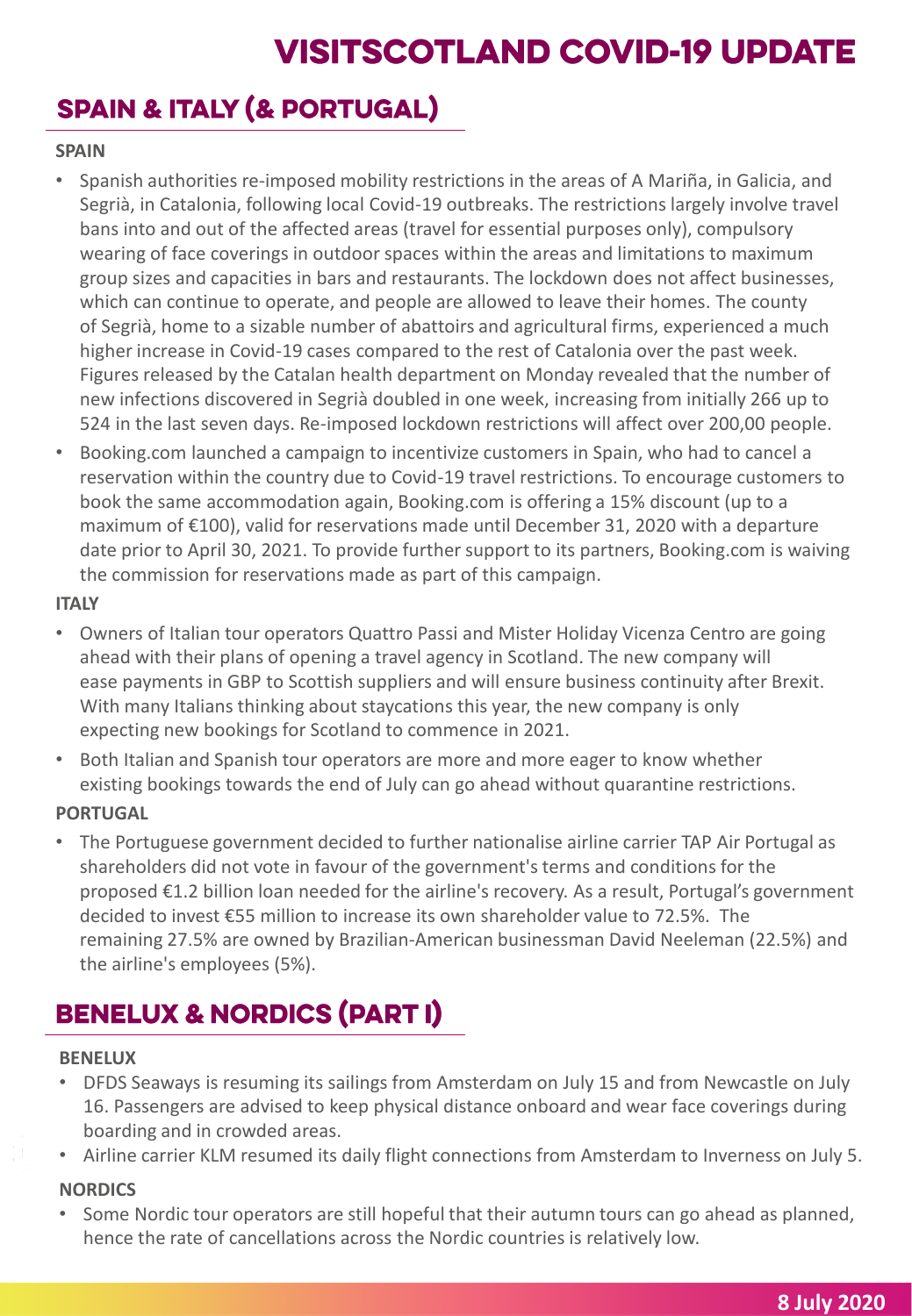#### **MARKET INSIGHTS**

## **BENELUX & NORDICS (PART II)**

#### **Social listening – Dutch speaking countries**

*VisitScotland is monitoring social media conversations using Brandwatch social listening tool. This gives us an understanding of discussion points, sentiment towards holidaying and view of holiday intentions. This tool does not monitor all social media conversations therefore insight should be understood as a guide or indication of main topics and trends on a subject.*

- Between 29 June and 5 July, there were 647 relevant mentions about holiday intentions in the Dutch speaking countries. Online chatter increased by 15% compared to the previous week.
- The main conversation topics focus on users talking about going on holiday abroad, having a staycation and having some concerns about the safety of travelling abroad.
- Online sentiment is mainly neutral (45%). Positive sentiment (31%) is driven by users planning their holidays, either abroad or locally.
- Negative chatter (25%) is driven by travelers' frustration with travel and flight operators regarding cancellations, refunds and having to rebook planned holidays at a higher price and people who are worried about the risks of travelling abroad and visitors or returners to BE/NL bringing Covid-19 cases in.
- Belgian and Dutch holidaymakers prefer driving as opposed to flying for safety reasons (as to avoid or reduce contact with others).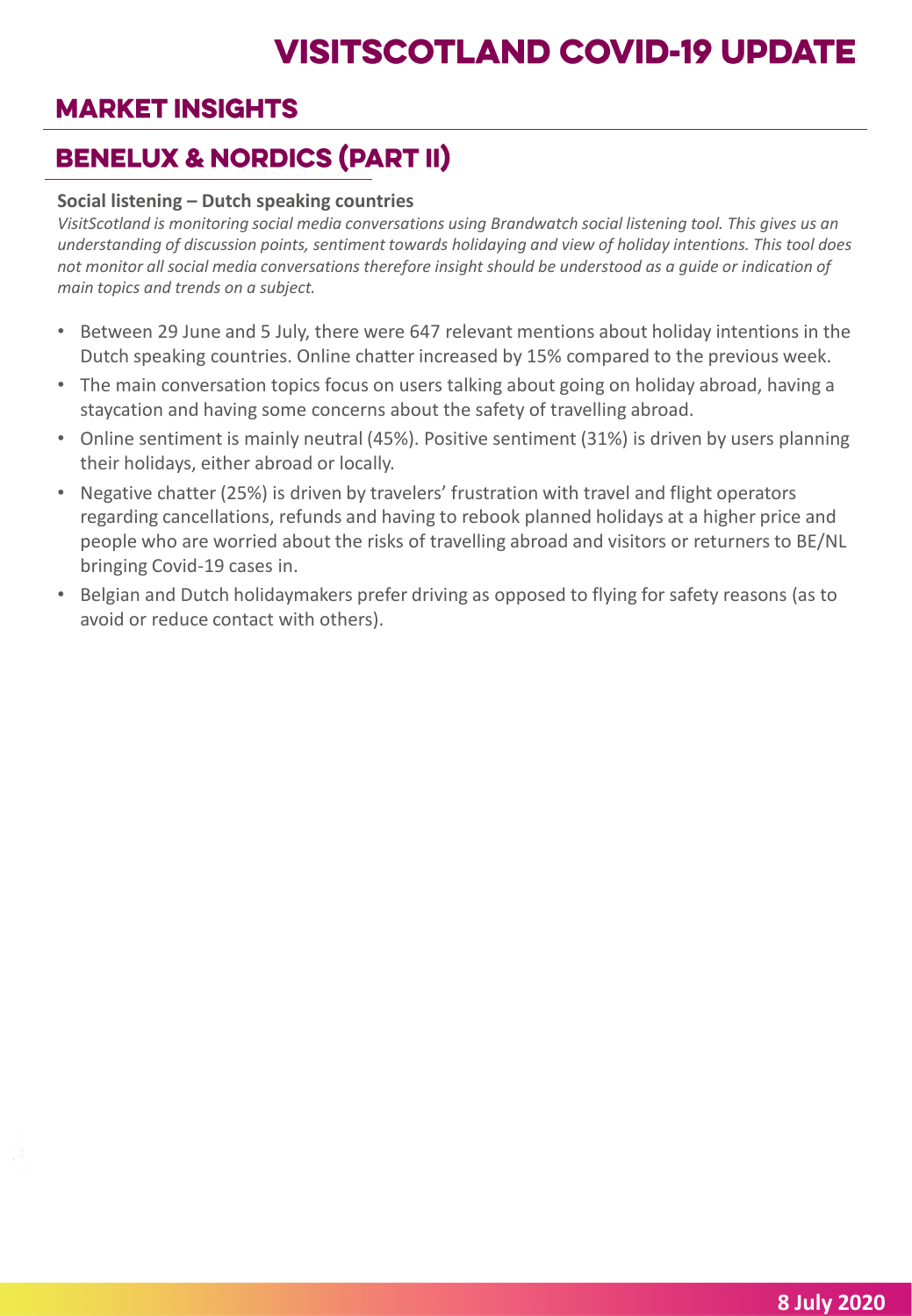### **USA**

- Reminder: The US Government is still advising against all international travel.
- Citizens from the United States will continue to be banned from entering E.U. countries because of COVID-19 infection rates.
- All 50 US states have begun to reopen their economies however approaches vary on a state by state basis. Infection rates are increasing again for a number of states.
- Reminder: last week, the governors of New York, New Jersey and Connecticut signed orders requiring passengers flying in from states that are considered COVID-19 hotspots to quarantine for 14 days upon arrival.
- Analysis by Tourism Economics shows national weekly travel spending grew by 5% to \$10.6 billion last week (again marking its highest level since March), but growth is showing signs of tapering as some states slow the easing of lockdown measures.
- Reminder: MMGY Global has launched its new Travel Safety Barometer a sentiment tracking tool created for the travel and tourism industry — to monitor American travellers' perceptions of how safe it is to engage in specific travel behaviours as the country embarks on its reopening and recovery efforts. International travel currently holds a score of 22/100.
- The leading tour operator associations in the US, Canada, and Europe have collaborated on a set of health and sanitization guidelines specifically for their tour operator members called TOURCARE Guidelines for Tour Operators. The guidelines establish recommended procedures for tour operators to provide protection for travellers against the transmission of COVID-19.
- Delta Air Lines is once again extended its change fee waiver for new flights purchased through July 31, so customers can change their plans without a fee for a year from the date of purchase. Those who booked travel between April 17 and Sept. 30, 2020, will be able to rebook through Sept. 30, 2022.
- Reminder: Major US airlines members in the industry group, Airlines for America, have announced they intend to more strictly enforce mask wearing aboard their planes, including potentially banning passengers who refuse to wear a mask.

#### **CANADA**

- Update: The UK Government announced a number of countries that are included in its air bridge border control however, have not included any countries from the Americas at this stage.
- Reminder: The EU has added Canada to their list of 15 countries they are allowing visitors to travel from and within freely. However, the Canadian Government has announced the 14-day quarantine ruling for travellers entering Canada will be extended until 31 August.
- Reminder: PM Trudeau announced on 16 June that the CA-US Border will remain closed for a further 30 days, until 21 July to all but essential travel. Those arriving in Canada must provide basic information using the ArriveCAN mobile app, an accessible web-based form or paper form and undergo screening by a border services officer or quarantine officer to assess symptoms.
- Reminder: It's estimated that Canada's R rate is currently below 1.
- Reminder: Transat progressing with plans to relaunch of Toronto Glasgow service on 25 July but being reviewed in line with border restrictions.
- Reminder: Canada's four Atlantic provinces have confirmed a travel bubble that will begin on July 3; which has been announced by the Council of Atlantic Premiers on 24 June. This means that interprovincial travel will be allowed between Nova Scotia, New Brunswick, Prince Edward Island and Newfoundland and Labrador. Travellers will not be required to self-isolate. However, travellers from the other provinces and territories will have to abide to guidelines as outlined in each specific Maritime province. Other Canadian visitors to the Maritime provinces that have selfisolated for 14 days may travel within the Maritime region.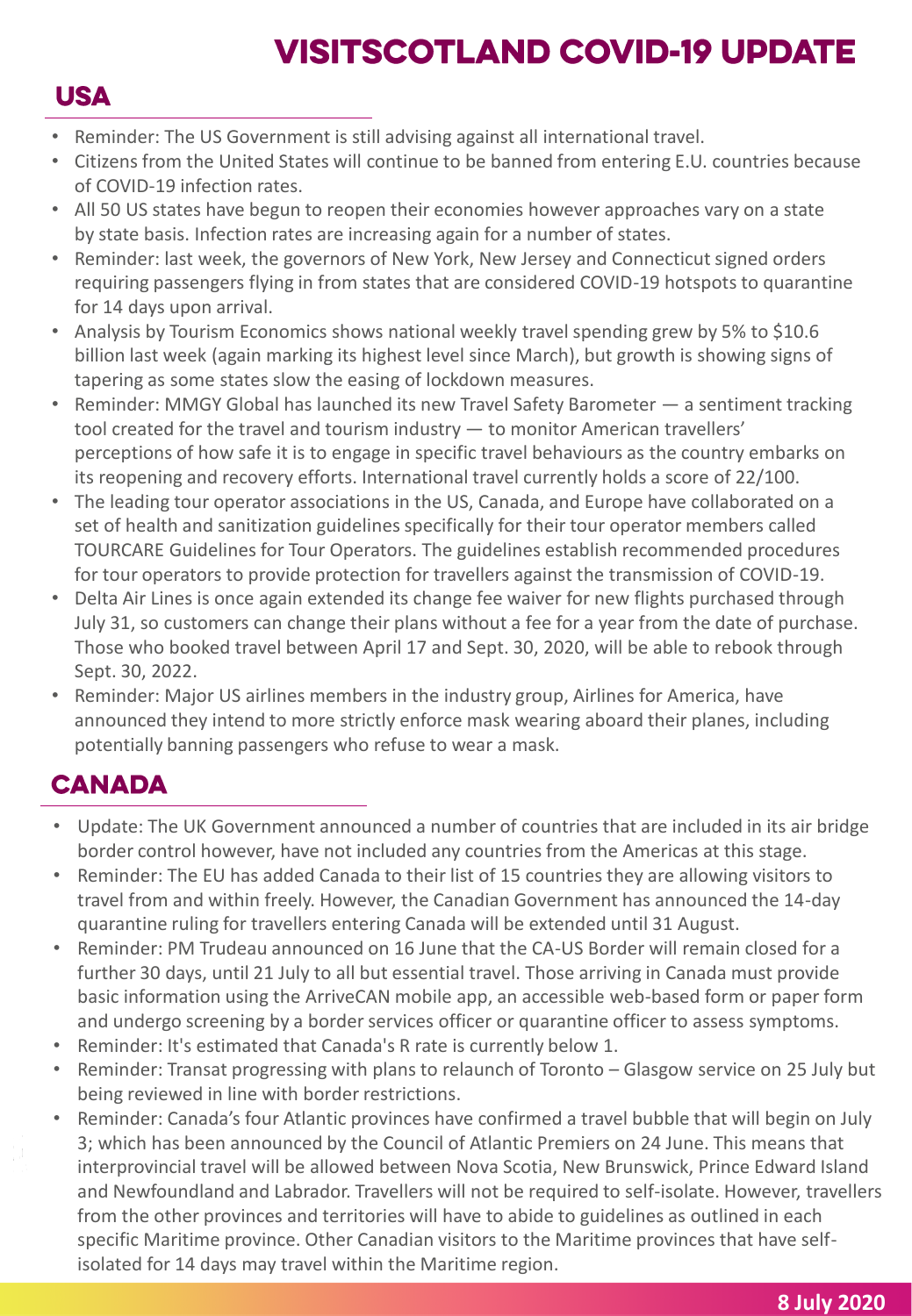## **MARKET INSIGHTS**

## **AUSTRALIA**

- The Greater Melbourne area will return to stage 3 lockdown from midnight on 8 July for six weeks after Victoria recorded 191 new cases of Covid-19, the largest number of positive cases since the pandemic began. Under the lockdown residents cannot leave their home unless it is for care or medical reasons, shopping for essentials, work or study that cannot be done at home, and exercise.
- As previously during the lockdowns, retail stores can remain open subject to physical distancing but cafes will go back to takeaway only.
- The rise in cases in Melbourne will result in the closure of the border between New South Wales and Victoria for the first time in a century, with permits required for travel between the two.
- The new Covid cases will impact on the recovery of domestic tourism in Australia and the timetable for the potential Trans-Tasman Travel Bubble as both countries require a sustained period of zero infections before quarantine free travel can be allowed.
- Virgin Australia and other companies in the aviation sector have joined with unions to lobby for the Australian government to extend jobkeeper support for the industry to be extended beyond the end of September, currently the government has yet to announce any concrete plans for October and beyond.
- Middle East Carriers have started to fly direct into Scotland in July. Qatar Airways re-started their Edinburgh flight on 1 July, initially at 3 flights per week, whilst Emirates will begin operating to between Glasgow and Dubai with reduced schedules from 15 July.
- Qantas has announced they will axe 6,000 jobs due to the pandemic, this equates to around a fifth of the airline's workforce prior to Covid-19. With the Australian government increasingly indicating that the international border would most likely remain closed until next year this has prompted Qantas to cancel all international flights except those to New Zealand.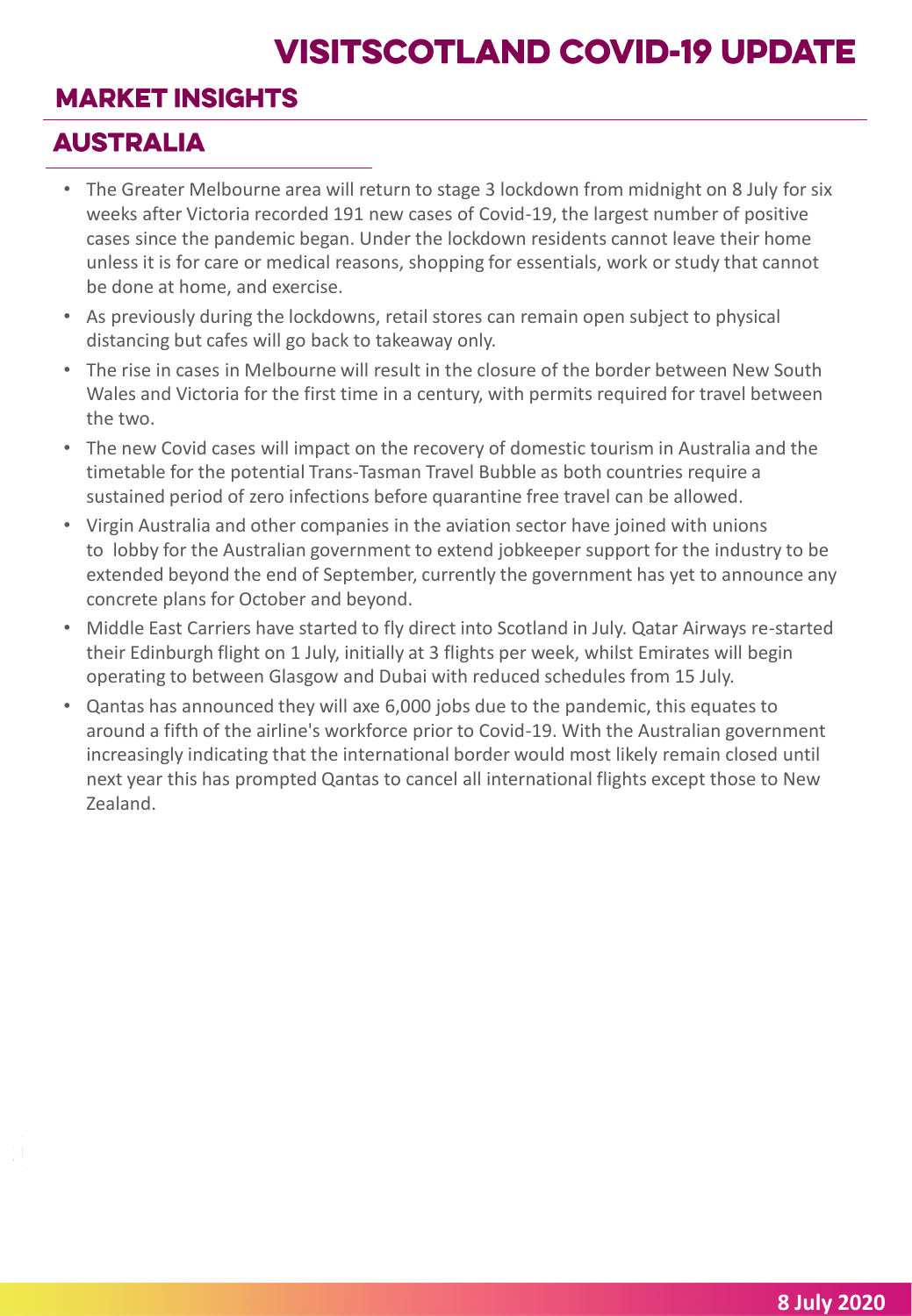## **MARKET INSIGHTS**

# **VISITSCOTLAND COVID-19 UPDATE**

## **CHINA**

#### **Intermediary**

In China we're seeing a shift away from the sale of group travel to independent travel. A number of key trade which previously focused on group travel are launching FIT travel brands and those which previously sold both have moved the majority of their staff across to FIT product development and sales. Grand China Express Chongqing, traditionally a group wholesaler, is transforming the business into a FIT destination and product wholesaler and pre-sales have begun. Suppliers offering more flexible cancellation policy and longer validation periods will benefit.

#### **Aviation**

Additional European airlines have been able to resume their schedules this week and in addition to the resumption of the Frankfurt – Shanghai Pudong route June 24, Lufthansa will resume their second Chinese route Frankfurt – Nanjing on 6 July on a weekly schedule.

Chinese airlines are introducing a raft of special deals, vouchers, coupons and competitions to engage their customer base, generate pre-sales and revenue.

In addition to China Eastern's "fly when you want" pass last week which was a huge success, China Southern Airlines are offering a special-offer ticket promotion, coupons, additional mileage bonus and lucky draw. Air China have launched their own "win gold corn" game to win coupons which can be redeemed for airmiles, flight tickets, seat selection. Hainan Airlines and Spring Airlines and are doing flash sales promotions and Xiamen Air are offering passengers discounts at airport hotels, bookstores and restaurants with their boarding passes

#### **Ease of Travel**

Visa Application Centres have reopened in China.

The UK Visa Application Centres in Changsha, Chengdu, Fuzhou, Hangzhou, Jinan, Kunming,

Nanjing, Shenyang, Shenzhen, Wuhan and Xi'an have resumed operations.

Visa and passport services have resumed in Beijing, Shanghai, Guangzhou and Chongqing by prior appointment.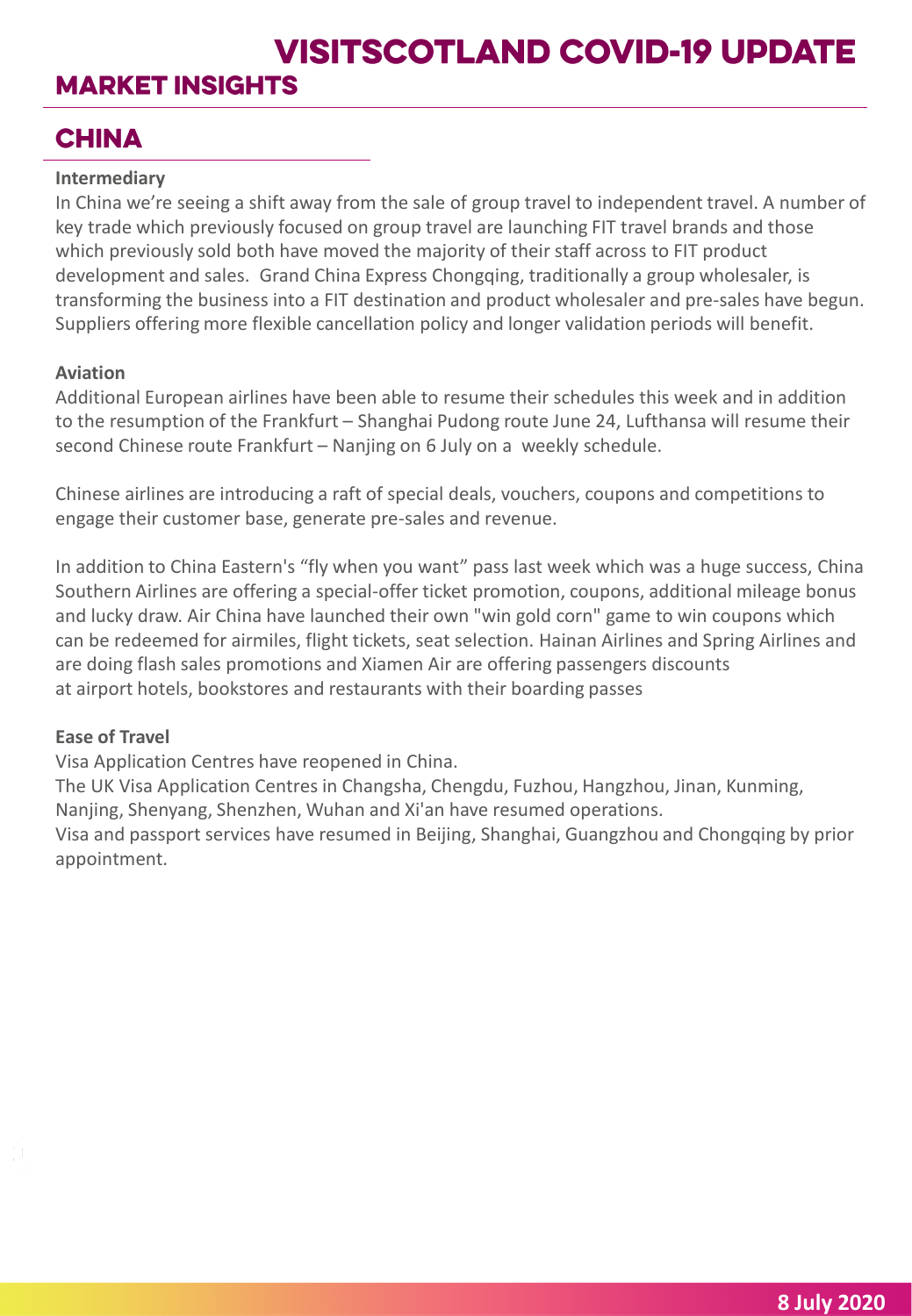#### **DIGITAL INSIGHTS - OWNED CHANNELS**

#### **VISITSCOTLAND.COM**

- Over the past week traffic to visitscotland.com has continued to grow, driven predominantly by the English audience which is seeing a 12% increase Year on Year. Overall UK traffic is (at least temporarily) back to normal levels.
- International traffic is currently still suppressed, with the past week seeing only around half the traffic typical for this time of year.

Organic Traffic over last 7 days (excluding today) compared to same dates last year as a percentage:

| UK<br>$\frac{N}{N}$<br>234,260<br>$4 - 0.7%$         | Ireland<br><b>TELESCO</b><br>1,039<br>$1 - 52.1%$ | USA<br>$\equiv$<br>15,193<br>$4 - 55.0%$   | Germany<br>10,817<br>$1 - 38.5%$      | <b>France</b><br>. .<br>8,243<br>$4 - 44.0%$ |
|------------------------------------------------------|---------------------------------------------------|--------------------------------------------|---------------------------------------|----------------------------------------------|
| Spain<br>$\mathcal{R}^{\pm}$<br>3,226<br>$4 - 66.5%$ | Italy<br>. .<br>4,418<br>$4 - 61.3%$              | <b>Netherlands</b><br>6,297<br>$4 - 43.0%$ | Canada<br>∎÷∎<br>2,616<br>$1 - 61.1%$ | Australia<br>半<br>2,374<br>$4 - 69.0%$       |

Organic Traffic over last 7 days (excluding today) compared to same dates last year as absolute figures:

| UK<br>$\frac{\sum k}{\sum k}$<br>234,260<br>$-1,542$ | Ireland<br>1,039<br>$+1,130$ | <b>USA</b><br>$=$<br>15,193<br>$1 - 18,582$ | Germany<br>10,817<br>$-6,759$ | <b>France</b><br>. .<br>8,243<br>$4 - 6,468$ |
|------------------------------------------------------|------------------------------|---------------------------------------------|-------------------------------|----------------------------------------------|
| <b>Spain</b>                                         | Italy                        | <b>Netherlands</b>                          | Canada                        | Australia                                    |
| $\mathbf{c}$                                         | . .                          |                                             | ∎⊷∎                           | ᢟ                                            |
| 3,226                                                | 4,418                        | 6,297                                       | 2,616                         | 2,374                                        |
| $-6,416$                                             | $-6,996$                     | $4 - 4.742$                                 | $4 - 4.112$                   | $-5,280$                                     |

Organic Traffic by UK country over last 7 days (excluding today) compared to same dates last year as a %:

|          | Region           | Sessions $\sim$ | $%$ $\Delta$ |
|----------|------------------|-----------------|--------------|
| 1.       | Scotland         | 118,883         | $-10.9%$     |
| 2.       | England          | 107,844         | 12.5% t      |
| 3.       | Wales            | 2,698           | 34.2% t      |
| $\Delta$ | Northern Ireland | 1.643           | $-7.2%$      |

## **GOOGLE SEARCH**

- Search queries from Scottish residents for "north coast 500" and "Scottish highlands" have almost returned to normal levels for this time on year.
- However, "things to do in Edinburgh/Glasgow" are still yet to move much since the start of the lockdown.



**8 July 2020**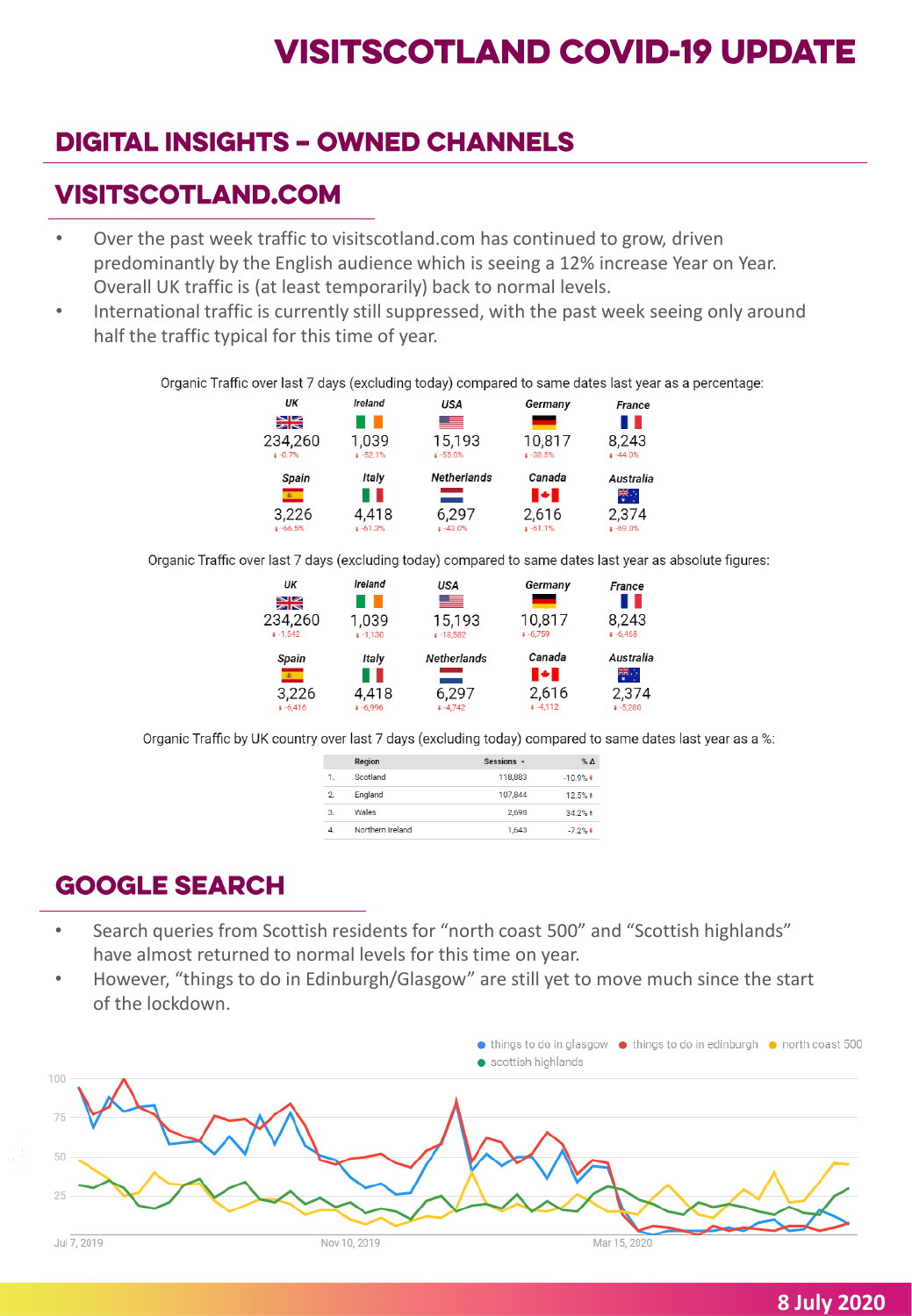## **DIGITAL INSIGHTS - OWNED CHANNELS**

## **SOCIAL MEDIA**

- Over the last 7 days there has been 175k people engaging with our Facebook pages, which is a rise of 11% over the preceding 7 days. This also represents a rise of 8% compared with the average of the preceding 4 weeks.
- Though engagement is up across all UK countries, Scotland engagement has been particularly higher than England over the past week (they typically follow similar patterns and volumes).

People engaging with VisitScotland on Facebook over past 7 days compared to previous 28 days:



UK Facebook Unique Users by Country 20,000 18,000 16,000 14.000 U<sub>5</sub>er 12,000 Ę 10,000 innok 8,000 6.000 4,000 2,000 0 **AS Mar IS AD** Ofo-May **P.3-May** 27-May ar Anar **Ol-Age** 22-Apr OA-Max 25-Max OB-ADY **Po** Apr 20 May O3-Jun OST-Felo **Al** rep 26-Feb 191880 01-18 10-Jun 1-Jun 24-Jun 22.138 29.138 England - Northern Ireland - Scotland -Wales

People engaging with VisitScotland on Facebook over past 7 days compared to previous 28 days:



**8 July 2020**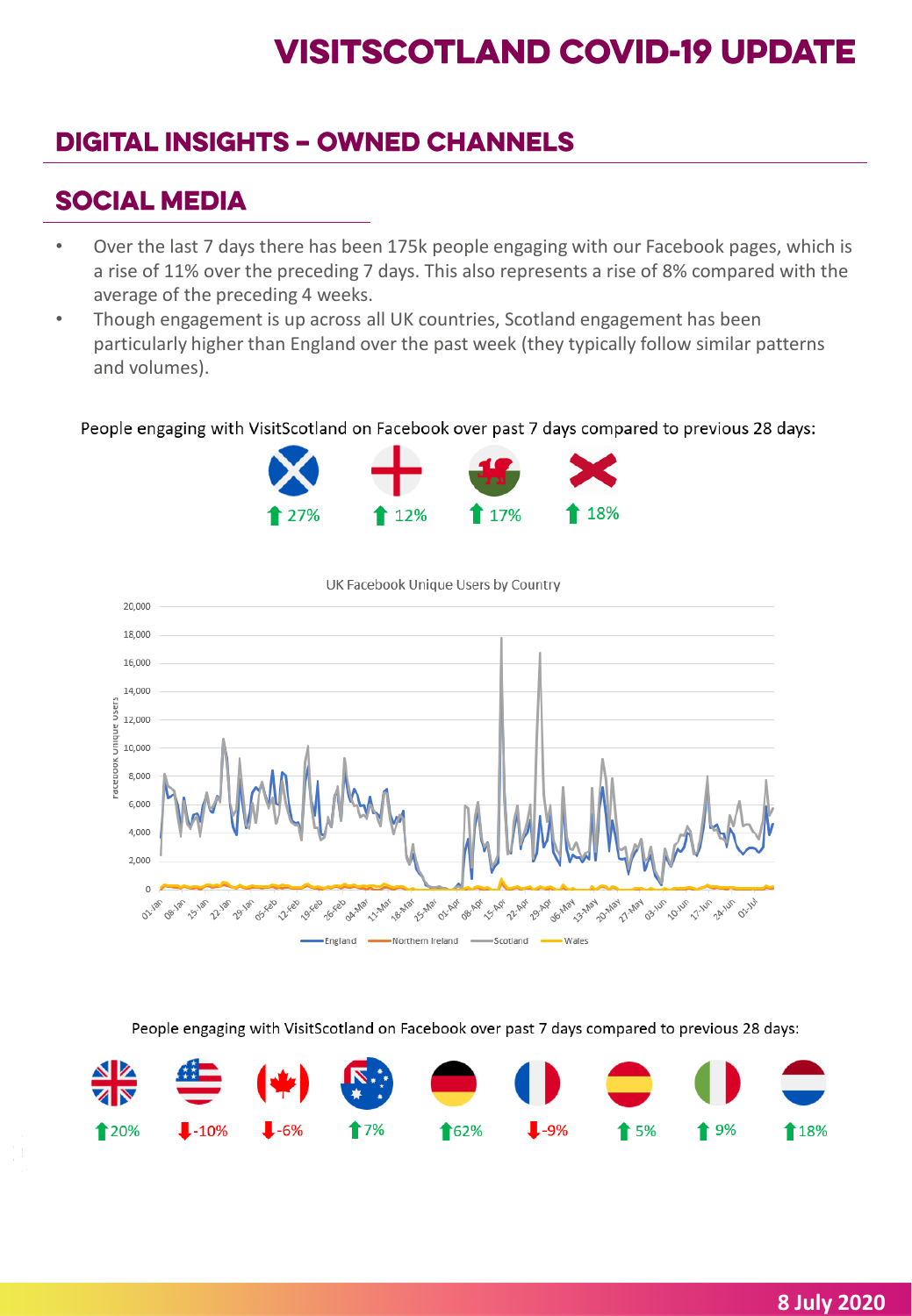# **VISITSCOTLAND COVID-19**

## **MARKETING ACTIVITY RESPONSE**

As restrictions ease and we move towards the domestic recovery phase of our Covid-19 response, we launched our approach and media strategy last week. To complement this, we have fully updated our marketing activity pages on VisitScotland.org, where we will continue to update information about our planned activity.

Revised sections are as follows:

- [Marketing: Response to Coronavirus \(COVID-19\)](https://www.visitscotland.org/about-us/what-we-do/marketing/covid19)
- Our marketing activity [Respond, Reset and Restart](https://www.visitscotland.org/about-us/what-we-do/marketing/covid19/activity) activity that has taken place across teams, with links to the PDFs
- [Domestic recovery](https://www.visitscotland.org/about-us/what-we-do/marketing/covid19/domestic-recovery)
- [International recovery](https://www.visitscotland.org/about-us/what-we-do/marketing/covid19/international-recovery) this page will be added to as we finalise international activity
- [Your digital to-do](https://www.visitscotland.org/supporting-your-business/advice/coronavirus/digital-guidance/digital-checklist) a round-up of tips for businesses preparing to reopen

#### **OVERVIEW OF DOMESTIC MEDIA STRATEGY & ACTIVITY**